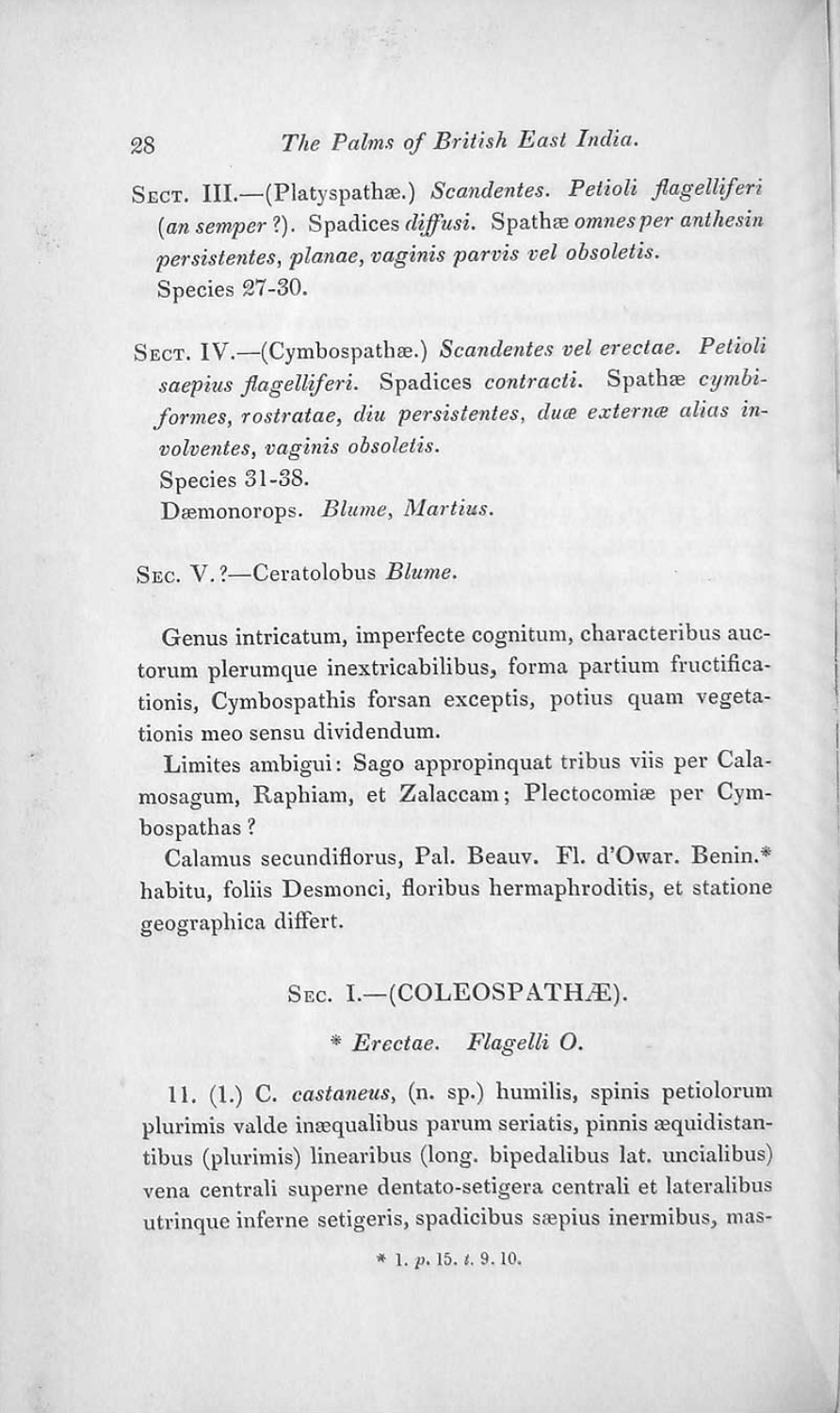### *The Palms of British East India.* 29

cúlo supra-decomposito elongato apice pendulo-nutante fructûs quasi ambitu flabelliformi, calyce bracteam triplo-superante corollam subæquante, staminibus distinctis, floribus fæmineis conico-oblongis, fructibus rotundis vel oblongis (castaneo~rubris,) cuspidatis.

HAB.-In thick jungles about Malacca, as at Pringitt, Ayer Punnus (Rhim.) Sent by Emanuel Fernandez with the name Rotang Chochoor.

DESCR.\*-A Palm with a short erect or decumbent stem, forming thick tufts. Diameter of stem with sheaths three inches. *Sheaths* rather short, highly armed with spines, disposed in very long lines, the longest spines nearly two inches in length. *Petioles* channelled rather high up, three to five feet long before they bear pinnæ, angular rounded, armed, especially on upper side, with stout, very unequal spines. Margins of channelled part densely armed with bristles, disposed in short oblique lines. Pinniferous part nine-ten feet long, convex, trigonal, the convex side armed with stout soli. tary distant spines pointing downwards, the upper angular part smooth, or armed about the middle with short teeth. *Pinnæ* very numerous, alternate, generally approximate, often nearly opposite, linear, two feet long, nine-ten lines broad, subulate.acuminate, above carinate by the prominent mid· vein, which bears bristles towards the point, below the bristles are confined to the central and a lateral vein on each side, in some the bristles are very long; margins cutting from appressed bristle-teeth; the apex which is strong, and very acuminate, hispid with bristles.

*Spadices* axillary, peduncle in one specimen armed, as are likewise some of the spathes slightly, but generally unarmed, concealed by spathes, much branched, the male decompound. Spathes scarious, not much split, generally quite smooth; limbs erect.

\* Specimens: entire of male plants, several portions of male and female spadices, and an entire ditto. in fruit.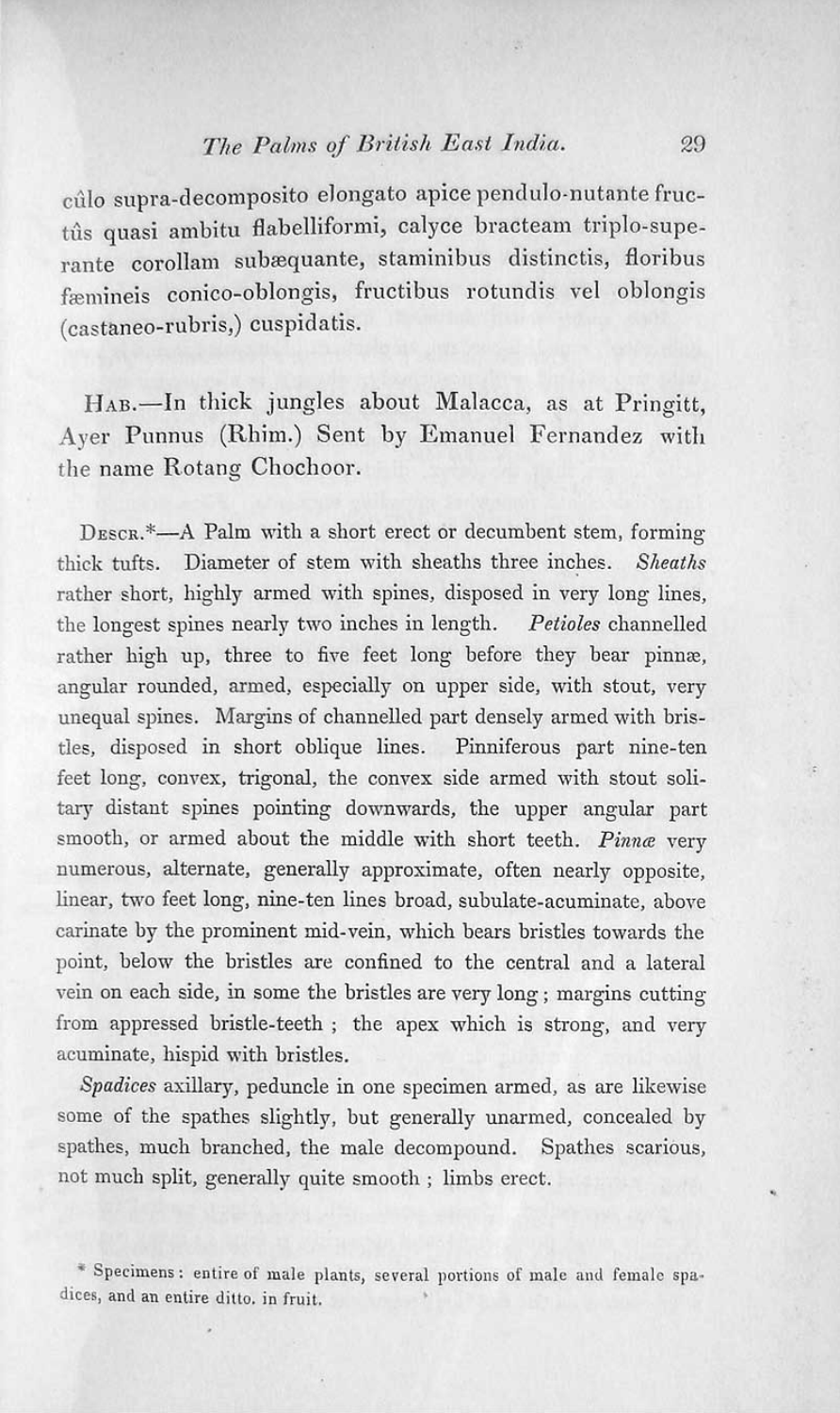# 30 *TIle Palms of Britls!1 East india.*

Male spadix two-three feet long, branched, branches variously nutant or pendulous. slender. Flower bearing branches compound. spikes bifarious, lateral ones one inch long, terminal two-three inches. often scorpioid. Uppermost branches simple, or nearly so.

*Male spikes* much flattened, quite distichous, bracteæ highly imbricated, roundish-cordate, nmplectent. Concealed inside is a cup with two evident teeth posticously, where it is also bicarinate from pressure. Calyx long, sub-cylindrical, angular slightly (from pressure). with three. rather short. half-ovate. acute teeth. *Corolla* a little longer than the calyx, divided below the middle into three linear-lanceolate, somewhat spreading segments. Filaments united to each other and to the corolla up to the base of its segments: free, as long as or longer than the petals, points introflexed in bud. Anthers linear, exserted. Rudiment of the pistillum large, oblong, of three abortive carpels.

*Female spadjz* rather broader than long. (especially in fruit,) in length about one foot. in breadth one and a half foot. Flower bearing branches simple, about six inches long, rather stout. Spathes less imbricating. because more distant than in the male, larger and more leathery. *Flowers* solitary, each with two unequal amplectent bracteoles. the outer of which. from not being appressed to the inner. leaves on one side a small niche.

*Calyx* as in the male, but more cylindrical. *Corolla* scarcely longer than the calyx, of the same shape, divided below the middle into three linenr-Iauceolate. acute, erect segments. *Stamina* much developed, but included, and with effete anthers.

*Ovary* attenuate at base, where it is smooth, at the apex attenuated into a stout. cylindrical. rather long style, divided nearly to middle into three. spreading or rccurved branches, very pappillose inside. scales small with irregular margins. *Ovula* lodged in the smooth base.

*Fruit* (immature) chocolate coloured, round or oblong, (seven lines long by five and half broad,) with a stout cuspis, the upper half of which is grey, one-celled. Scales small with pale edges, central furrows of scales much pronounced, and appearing to form as many continuous longitudinal furrows. Seed (very immature) plano-convex with a depression on the flat face; tegument black, fleshy.